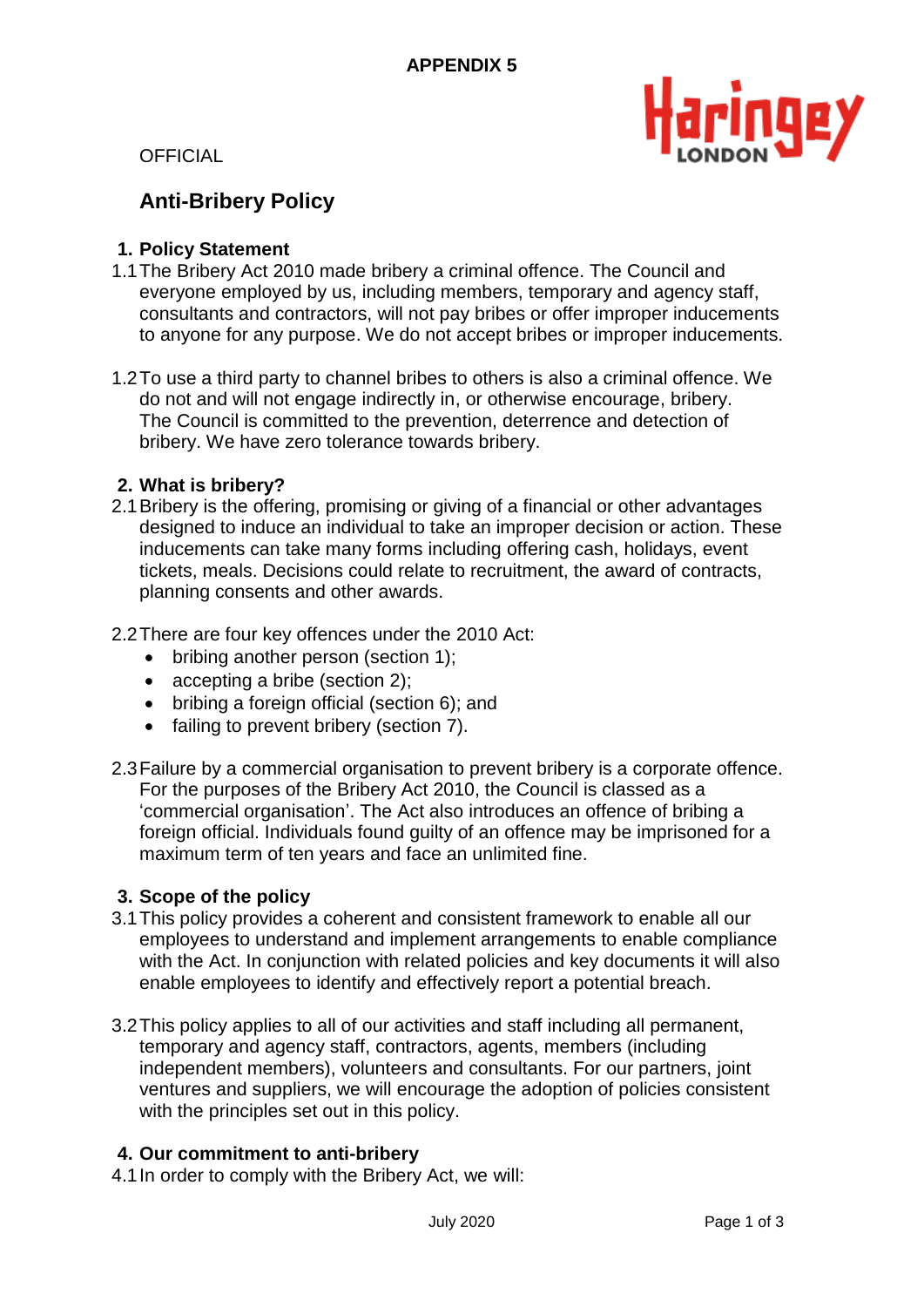

# **OFFICIAL**

- Set out a clear anti-bribery policy and keep it up to date;
- Maintain appropriate procedures to prevent bribery;
- Undertake anti-bribery risk assessments where appropriate;
- Make all employees aware of their responsibilities to comply with this policy at all times;
- Maintain appropriate gifts and hospitality procedures;
- Encourage employees to report any suspicions of bribery;
- Investigate instances of alleged bribery and assist the police and other authorities in their investigations; and
- Take a robust line against anyone found to have breached this policy or to have committed or facilitated bribery.
- 4.2As part of our commitment to comply with the Bribery Act, it will be considered unacceptable to:
	- give, promise to give, or offer a payment, gift or hospitality with the expectation or hope that a business advantage will be received, or to reward a business advantage already given;
	- give, promise to give, or offer a payment, gift or hospitality to a government official, agent or representative to 'facilitate' or expedite a routine procedure;
	- accept payment from a third party that you know, or suspect, is offered with the expectation that it will obtain a business advantage for them;
	- accept a gift or hospitality from a third party if you know or suspect that it is offered or provided with an expectation that a business advantage will be provided in return;
	- retaliate against or threaten a person who has refused to commit a bribery offence or who has raised concerns under this policy; and
	- engage in activity in breach of this policy.

# **5. Contracts and failure to prevent bribery**

5.1Under the Public Contracts Regulations, a company is automatically barred from competing for public contracts where it is convicted of a corruption offence. Companies that are convicted of failing to prevent bribery are not automatically barred from participating in tenders for public contracts. We have the discretion to exclude organisations convicted of this offence and you should get advice from our Procurement team on this issue.

## **6. Raising a concern**

6.1We want everyone who has any concerns to be able to report these effectively. Our Whistleblowing policy sets out how to do this, including making an anonymous referral.